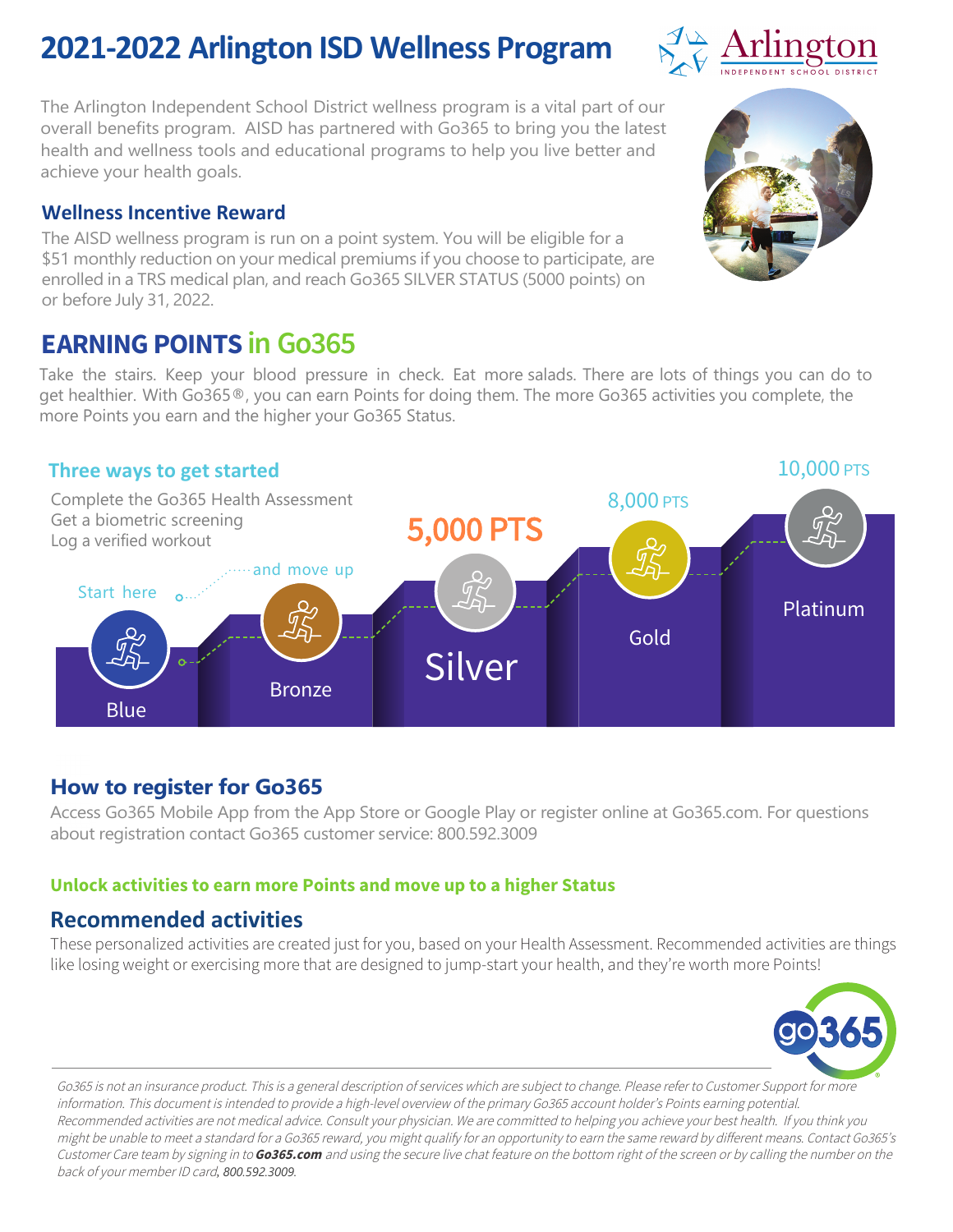## Activities and Points

Points listed are per program year unless stated otherwise.

#### Education

#### Activity Points

#### O **Health Assessment**

Take your full Go365 Health Assessment online or on the App and earn Points for completing it for the first time each program year.

#### **O** OR **Health Assessment sections**

**>>** Get Active **>>** Eat Better **>>** Reduce Stress **>>** Live Well **>>** Know Your Health **>>** Introduce Yourself **200 bonus Points when you complete all six sections**

|         | <b>Bonus Points</b>                                                                            |                                  |
|---------|------------------------------------------------------------------------------------------------|----------------------------------|
| $\cup$  | First Step Health Assessment bonus                                                             | 500 once/lifetime                |
| $\circ$ | Fast Start Health Assessment bonus                                                             | 250                              |
| Ő       | Calculators $\square$                                                                          | 75 each (up to 300/program year) |
| Ő       | <b>CPR</b> certification $\Box$                                                                | 125                              |
| Ő       | First-aid certification                                                                        | 125                              |
| Ő       | Update/confirm contact Information $\square$                                                   | 50                               |
| O       | Monthly Go365.com, Humana.com or Go365 App sign-in                                             | 10 (up to 120/program year)      |
| O       | First time Go365 App sign-in                                                                   | 50 once/lifetime                 |
| O       | Accept online statements $\Box$ Available for Go365 members with Humana medical coverage only. | 50 once/lifetime                 |
|         | Prevention                                                                                     |                                  |

| <b>Activity</b>                       | <b>Points</b>                         |
|---------------------------------------|---------------------------------------|
| Health screening $\Box$               | 400 per eligible screening            |
| Dental exam                           | 200 per exam (up to 400/program year) |
| Vision exam $\blacksquare$            | 200                                   |
| Flu shot $\Box$                       | 200                                   |
| Nicotine test* $\Box$                 | 400                                   |
| <b>Biometric screening completion</b> |                                       |
| Body mass index (BMI) $\Box$          | 800                                   |
| Blood pressure $\Box$                 | 400                                   |
| Blood glucose $\Box$                  | 400                                   |
| Total cholesterol $\Box$              | 400                                   |
|                                       |                                       |

Maximum Points for Health Assessment completion per program year is 500. Fast Start bonus awarded for full Health Assessment completion within the first 90 days of your program year.

\*Subject to certain requirements and will appear as a recommended activity if they are applicable to you.

\*\*Cost associated with nicotine tests are the responsibility of the Go365 member. Nicotine tests are not associated with biometric screenings.



500

50